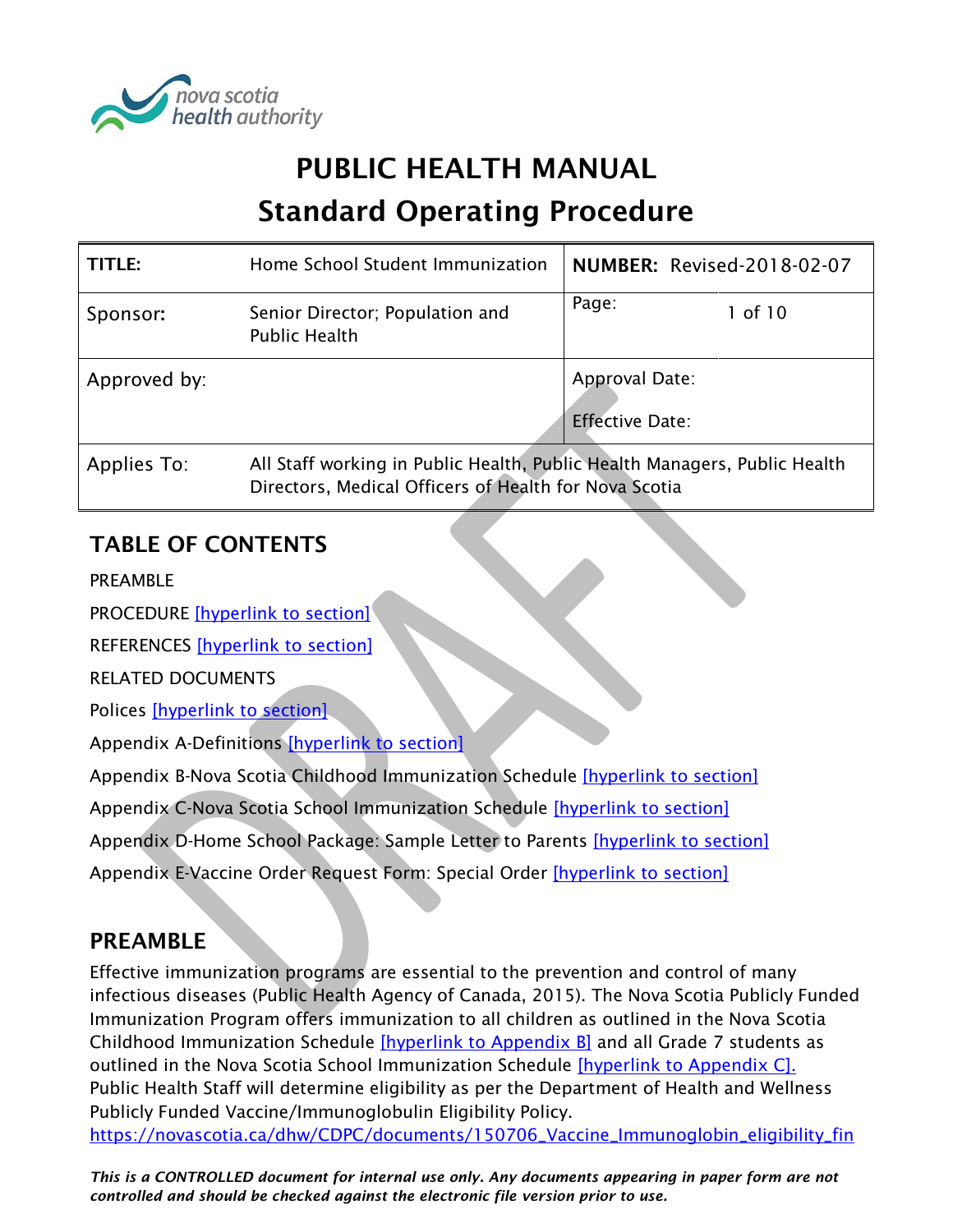#### *Home School Student Immunization Page 2 of 10*

[al.pdf.](https://novascotia.ca/dhw/CDPC/documents/150706_Vaccine_Immunoglobin_eligibility_final.pdf) In addition, all Primary children in Nova Scotia are eligible for the Enhanced Vision Screening Program (EVSP).

Parents of Home Schooled Students should be offered information about these publicly funded recommendations to ensure their children are provided an equal opportunity to benefit. The purpose of this Standard Operating Procedure (SOP) is to outline the process for identifying and arranging immunization and EVSP for eligible Home Schooled Students in Nova Scotia.

# <span id="page-1-0"></span>PROCEDURE

- 1. Prior to commencement of each new school year an updated electronic information package will be provided to the Department of Education and Early Childhood Development (DEECD) from Public Health identifying recommendations for immunization and screening of children in Nova Scotia.
- 2. The package will be updated by Health Protection (HP), Scientific and System Performance (SSP) or other designate as determined by the HP Manager Team.
- 3. The package may include the following information (or other) to reflect current programs and recommendations:
	- 3.1.Introductory letter to parents
	- 3.2.Primary Immunization recommendations
	- 3.3.EVSP recommendations
	- 3.4.School Based Immunization Program-Grade 7
	- 3.5.Contact list of all Public Health offices in Nova Scotia
- 4. Parents who wish to have their Primary children immunized are advised to follow up with their primary health care professional (HPC) or contact a local Public Health office.
	- 4.1.Any childhood immunizations that are administered by either a HCP or by Public Health will be documented in Panorama by Public Health Staff as per the Individual Immunization SOP. [\[User Guide\]](https://support.novascotia.ca/sites/default/files/docs/immunization-user-guides/PNS%20User%20Guide%20IMM%20101%20-%20Single%20Immunization.pdf)
- 5. Parents who wish to have vision screening completed are advised to contact a local Public Health office to schedule an appointment.
- 6. Parents who wish to have their Grade 7 children immunized are advised to contact a local Public Health office to schedule an appointment or arrange for vaccine to be administered at a local school clinic.
	- 6.1.Any Grade 7 immunizations that are administered by either a HCP or by Public Health will be documented in Panorama as per the Individual Immunization SOP. [User] [Guide\]](https://support.novascotia.ca/sites/default/files/docs/immunization-user-guides/PNS%20User%20Guide%20IMM%20101%20-%20Single%20Immunization.pdf)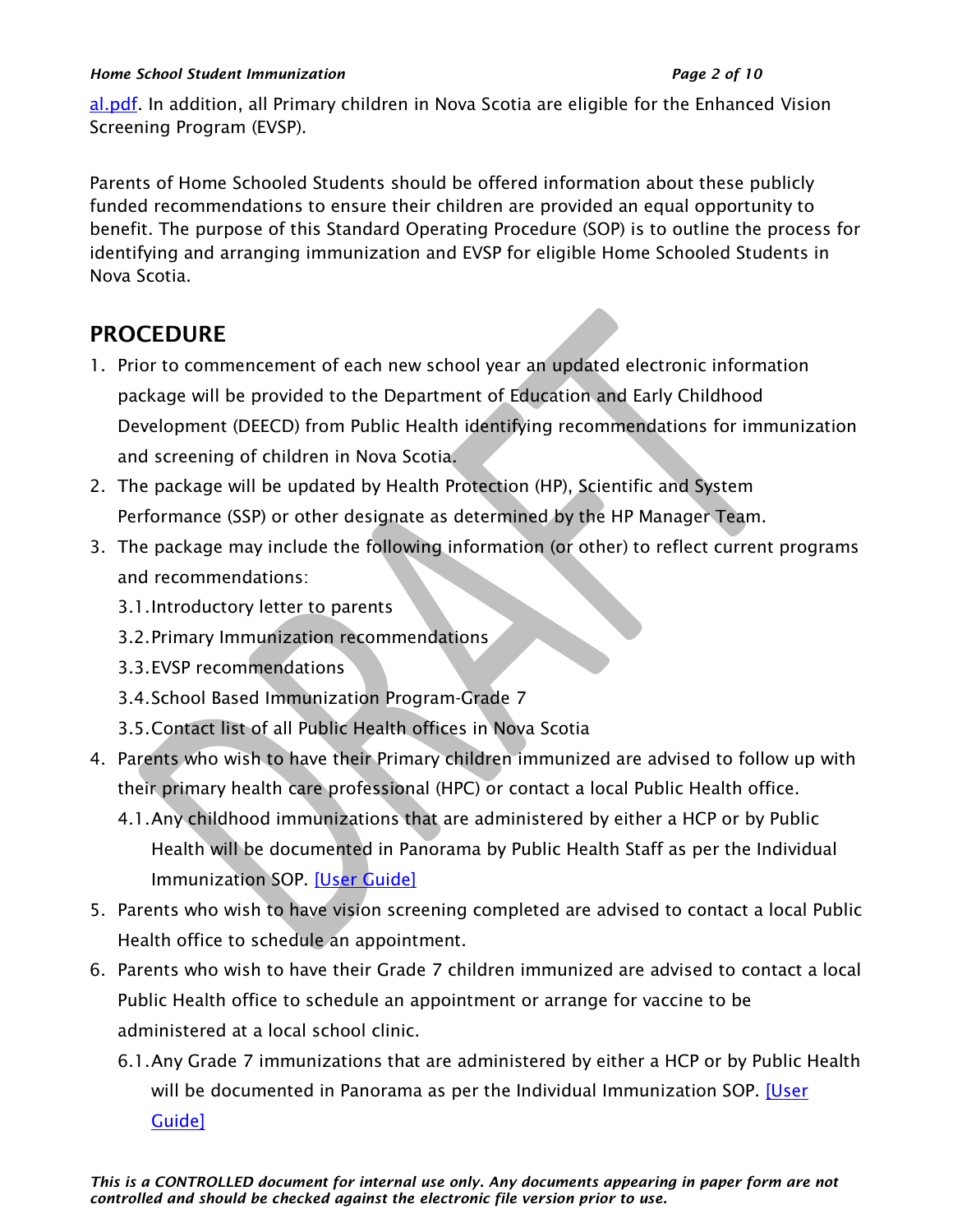- 6.2.Any Grade 7 immunizations that are administered as part of a school-based clinic will be documented in Panorama as per the School Immunization Clinics SOP. [hyperlink] to applicable SOP]
- 7. Public Health Staff will provide information and direction to parents, HCPs, the DEECD and other stakeholders pertaining to these recommendations as requested.

#### Out of Grade Immunization Request

8. If the student DOB falls in a cohort that was previously immunized, the Nurse Immunizer assesses student eligibility for publicly funded vaccine and if approved, provides followup as required.

#### Request for Release of Vaccine(s) to External HCPs

- 1. The school based immunization program is a public health delivered program; other publicly funded immunizations are delivered by a mixed model including external HCPs.
- 2. Release of school based immunization program vaccine(s) to HCPs external to public health should be done in exceptional circumstances only and approved on a case by case basis in consultation with the Health Protection manager.
- 3. Considerations for approval may include the following:
	- 3.1.Extended efforts have been made by public health to accommodate immunization at the school or local public health office.
	- 3.2.Denial of vaccine release will likely result in the child remaining unimmunized.
- 4. If approved, public health must ensure that the HCP has been made aware of the exceptional circumstance and that record of the vaccine administration must be submitted to public health OR entered directly into Nightingale (not both).
- 5. A free issue vaccine request form is used for release of school based vaccine to external HCPs. *[hyperlink to Appendix E]* and [https://novascotia.ca/dhw/cdpc/documents/forms/High-Risk-Special-Release-Vaccine-](https://novascotia.ca/dhw/cdpc/documents/forms/High-Risk-Special-Release-Vaccine-Order-Request.pdf)[Order-Request.pdf](https://novascotia.ca/dhw/cdpc/documents/forms/High-Risk-Special-Release-Vaccine-Order-Request.pdf)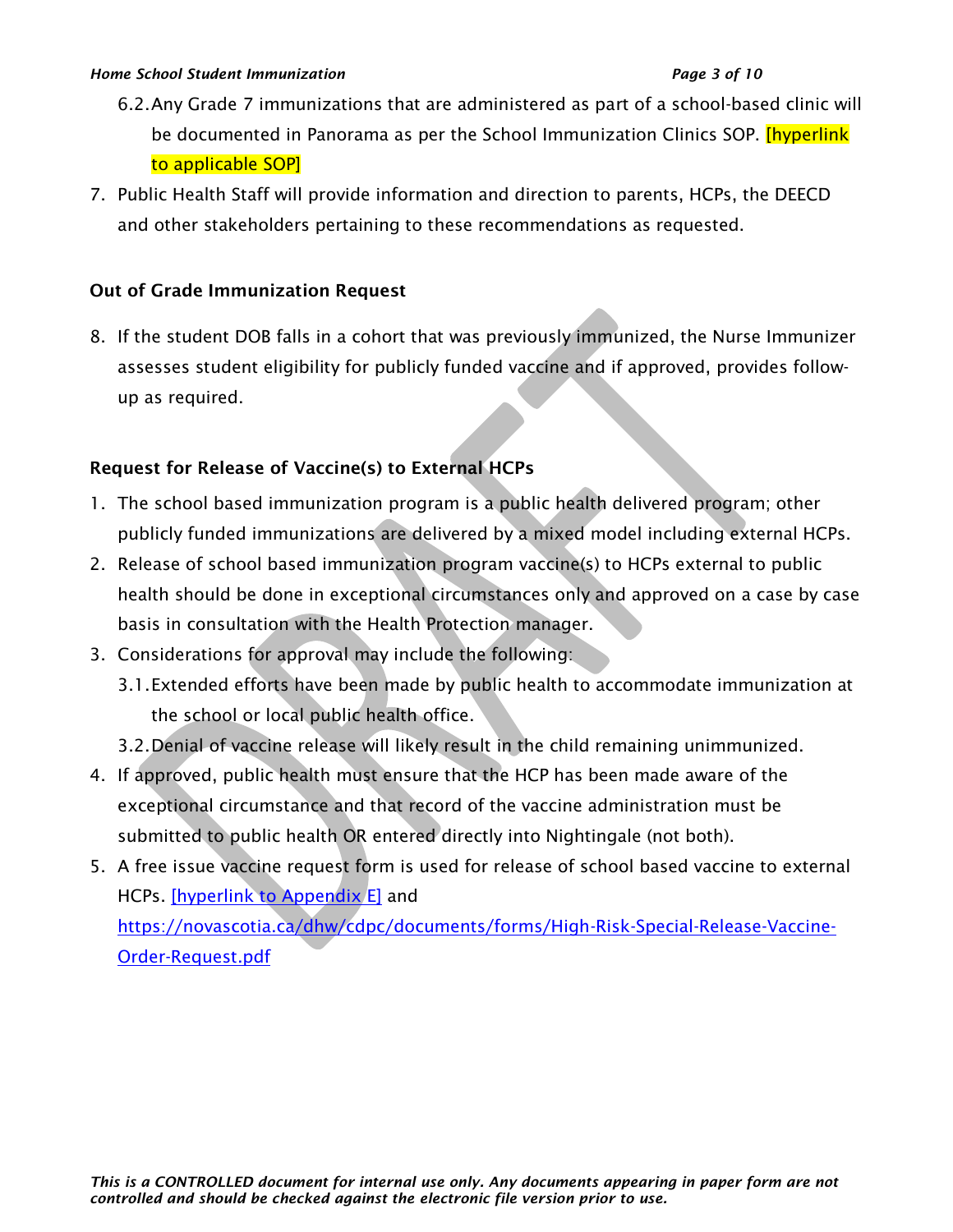# <span id="page-3-0"></span>**REFERENCES**

- Nova Scotia Department of Education and Early Childhood Development. (n.d.). *Home schooling.* Retrieved from<http://homeschooling.ednet.ns.ca/>
- Nova Scotia Department of Health and Wellness. (2015). *Communicable disease prevention and control: immunization*. Retrieved from <https://novascotia.ca/dhw/cdpc/immunization.asp>
- Nova Scotia Department of Health and Wellness. (2017). *Nova Scotia immunization manual*. Retrieved from [http://novascotia.ca/dhw/cdpc/documents/Immunization-](http://novascotia.ca/dhw/cdpc/documents/Immunization-Manual.pdf)[Manual.pdf](http://novascotia.ca/dhw/cdpc/documents/Immunization-Manual.pdf)
- Public Health Agency of Canada. (2015). *National vaccine storage and handling guidelines for immunization providers*. Retrieved from [https://www.canada.ca/en/public](https://www.canada.ca/en/public-health/services/publications/healthy-living/national-vaccine-storage-handling-guidelines-immunization-providers-2015.html#a1)[health/services/publications/healthy-living/national-vaccine-storage-handling](https://www.canada.ca/en/public-health/services/publications/healthy-living/national-vaccine-storage-handling-guidelines-immunization-providers-2015.html#a1)[guidelines-immunization-providers-2015.html#a1](https://www.canada.ca/en/public-health/services/publications/healthy-living/national-vaccine-storage-handling-guidelines-immunization-providers-2015.html#a1)
- Province of Nova Scotia. (1995-96). *Education Act.* Chapter 1 of the Acts of 1995-96. Retrieved from<http://nslegislature.ca/legc/statutes/education.pdf>

# RELATED DOCUMENTS

## <span id="page-3-1"></span>Policies

Reference and link to the new NSHA Immunization Policy [Public Health MM-IM-001] once approved *(will supersede all former DHA immunization-related policies)*

## Appendices

Appendix A – Definitions Appendix B – Nova Scotia Childhood Immunization Schedule

[https://novascotia.ca/dhw/cdpc/documents/13151\\_ChildhoodImmunizationSchedule\\_En.pd](https://novascotia.ca/dhw/cdpc/documents/13151_ChildhoodImmunizationSchedule_En.pdf) [f](https://novascotia.ca/dhw/cdpc/documents/13151_ChildhoodImmunizationSchedule_En.pdf)

Appendix C – Nova Scotia School Immunization Schedule

[https://novascotia.ca/dhw/cdpc/documents/13153\\_SchoolImmunizationSchedule\\_En.pdf](https://novascotia.ca/dhw/cdpc/documents/13153_SchoolImmunizationSchedule_En.pdf)

Appendix D – Home School Package: Sample Letter to Parents

Appendix E – Vaccine Order Request Form: Special Order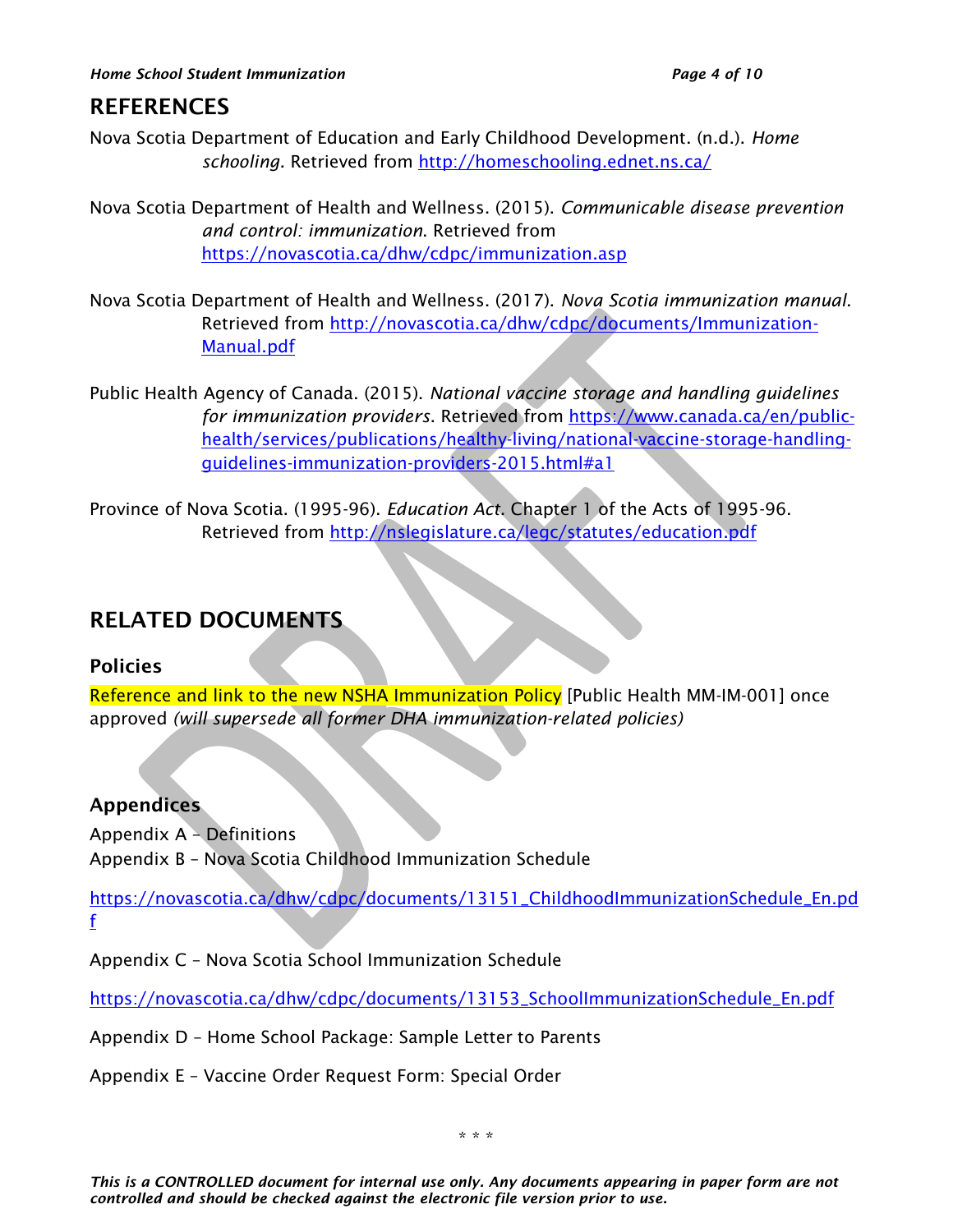## <span id="page-4-0"></span>APPENDIX A – Definitions

| Childhood                                             | A provincially determined schedule of routine, publicly funded                                                                                                                                                                                                                                       |
|-------------------------------------------------------|------------------------------------------------------------------------------------------------------------------------------------------------------------------------------------------------------------------------------------------------------------------------------------------------------|
| Immunization                                          | vaccines recommended for all children who fall within minimum                                                                                                                                                                                                                                        |
| Schedule                                              | specified age categories, typically prior to the start of school.                                                                                                                                                                                                                                    |
| <b>Enhanced Vision</b><br>Screening<br>Program (EVSP) | A Public Health service developed in collaboration with the IWK<br>hospital, designed to catch vision problems at an early age to increase<br>successful outcomes. Children will match or name symbols while<br>wearing an eye patch and will use 3-D glasses to see and pick shapes<br>from a book. |
| <b>Health Care</b><br>Professional<br>(HCP)           | All persons employed by NSHA facilities, or NSHA funded facilities, as<br>well as members of the medical staff, volunteers, board members,<br>students, and others associated through contracts                                                                                                      |
| Home Schooled<br><b>Students</b>                      | School aged children and youth who have educational programming<br>provided by a parent/guardian within the home environment as per<br>the Education Act educated per the Education Act, 1995-96.                                                                                                    |
| Immunization                                          | The process by which immunity is conferred, either by injection of<br>antigens (active Immunization) or by injection of serum containing<br>specific antibodies (passive immunization).                                                                                                              |
| Panorama                                              | An electronic public health surveillance system designed to increase<br>efficiency in tracking vaccine usage, immunization coverage rates, and<br>control of infectious notifiable diseases including outbreaks.                                                                                     |
| <b>Publicly Funded</b><br>Immunization<br>Program     | A provincially determined list of publicly funded vaccine which falls<br>under various routine and non-routine eligibility criteria including<br>childhood, school, adult and high risk categories.                                                                                                  |
| School<br>Immunization<br>Schedule                    | A provincially determined schedule of routine, publicly funded vaccine<br>recommended for all youth who fall within a minimum specified age<br>category, typically as part of a Grade 7 cohort.                                                                                                      |
| Staff                                                 | Unless specifically limited by a certain policy, refers to all employees,<br>physicians, learners, volunteers, board members, contractors,<br>contract workers, franchise employees, and other individuals<br>performing work activities within NSHA.                                                |
| Vaccine                                               | An antigenic preparation which, when introduced into an organism,<br>induces the production of antibodies capable of fighting off infection<br>of that organism by a given micro-organism.                                                                                                           |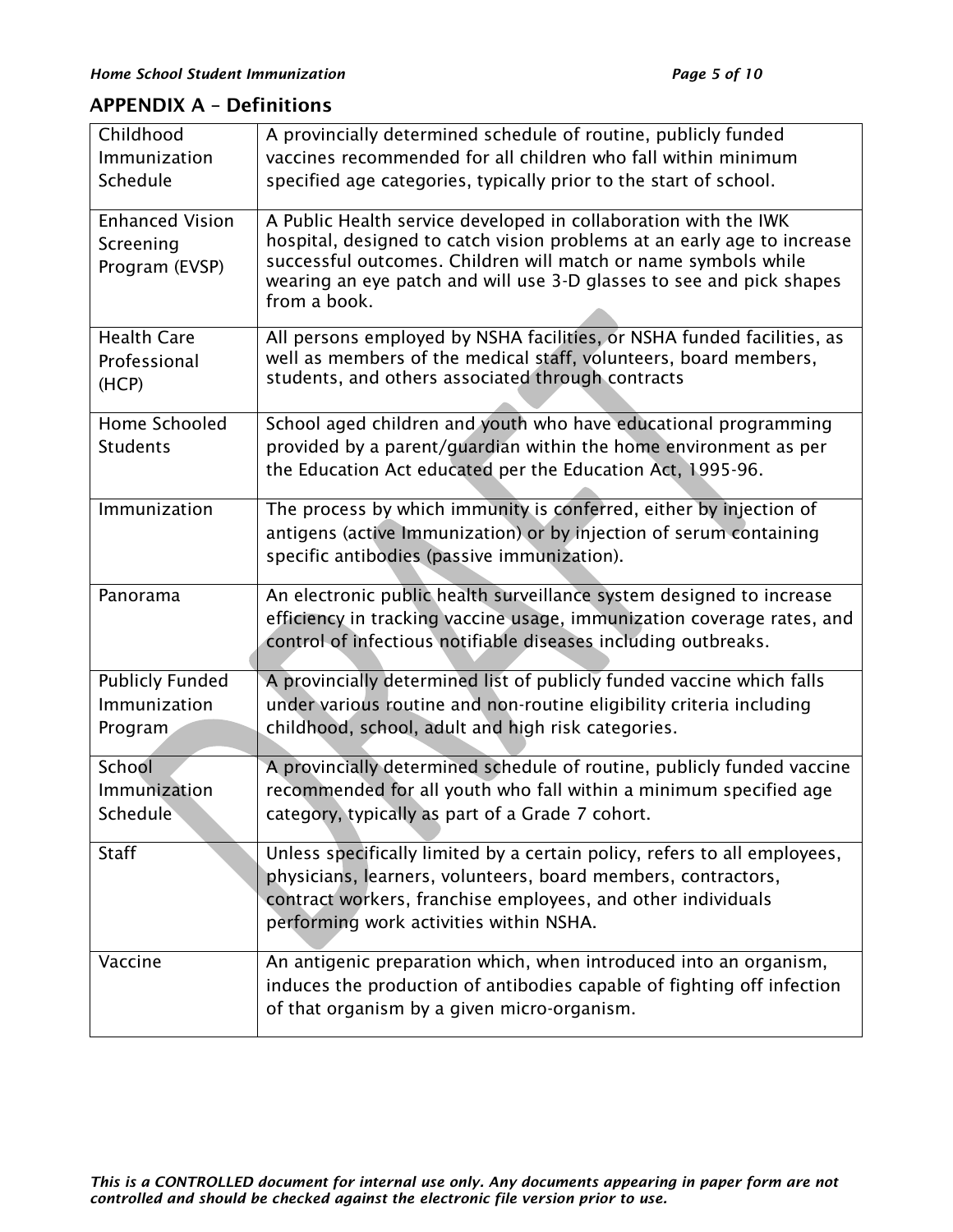**REV15-16** 

### <span id="page-5-0"></span>APPENDIX B – Nova Scotia Childhood Immunization Schedule



Childhood immunizations have changed in the past few years. This schedule reflects these changes and may be different from what you or your children may have received in the past.

The immunizations shown on this schedule are those that are given free of charge.

High-risk children may be eligible for additional vaccines. For more information, talk to your health care provider or call your local Public Health Services office.

|                |                                                                                                                                                 |             |             |             | <b>SCHEDULE</b> |              |                  |
|----------------|-------------------------------------------------------------------------------------------------------------------------------------------------|-------------|-------------|-------------|-----------------|--------------|------------------|
|                |                                                                                                                                                 | 2<br>months | 4<br>months | 6<br>months | 12<br>months    | 18<br>months | $4 - 6$<br>years |
| <b>ACCINES</b> | <b>DTaP-IPV-Hib</b><br>Diphtheria, tetanus, acellular pertussis (whooping<br>cough), polio, and Haemophilus influenzae type<br><b>b</b> vaccine |             |             |             |                 |              |                  |
|                | Pneumo Conj.<br>Pneumococcal conjugate vaccine                                                                                                  |             |             |             |                 |              |                  |
|                | Men C Conj.<br>Meningococcal group C conjugate vaccine                                                                                          |             |             |             |                 |              |                  |
|                | <b>MMRV*</b><br>Measles, mumps, rubella and varicella vaccine                                                                                   |             |             |             |                 |              |                  |
|                | <b>Tdap-IPV</b><br>Tetanus, diphtheria, acellular pertussis (whooping<br>cough), and polio vaccine                                              |             |             |             |                 |              |                  |

\*The second dose of MMRV can be given only once between 18 months and 6 years of age.

#### **Seasonal Flu Vaccines**

- · Seasonal flu vaccines are free for all Nova Scotians. They are recommended for all adults and children EXCEPT for babies under 6 months.
- . Seasonal flu vaccines are strongly recommended for anyone who lives with or takes care of a child under 5 years, and for anyone living in a home where a newborn is expected during influenza season (October to April). This includes both adults and older children.
- Seasonal flu vaccines are also strongly recommended for children with a health condition that places them at high risk and for anyone who lives with or takes care of these children.
- Children under 9 years old getting their first flu vaccine need 2 doses.

For more information about seasonal flu vaccines, see: novascotia.ca/DHW/CDPC/flu.asp

Aussi disponible en français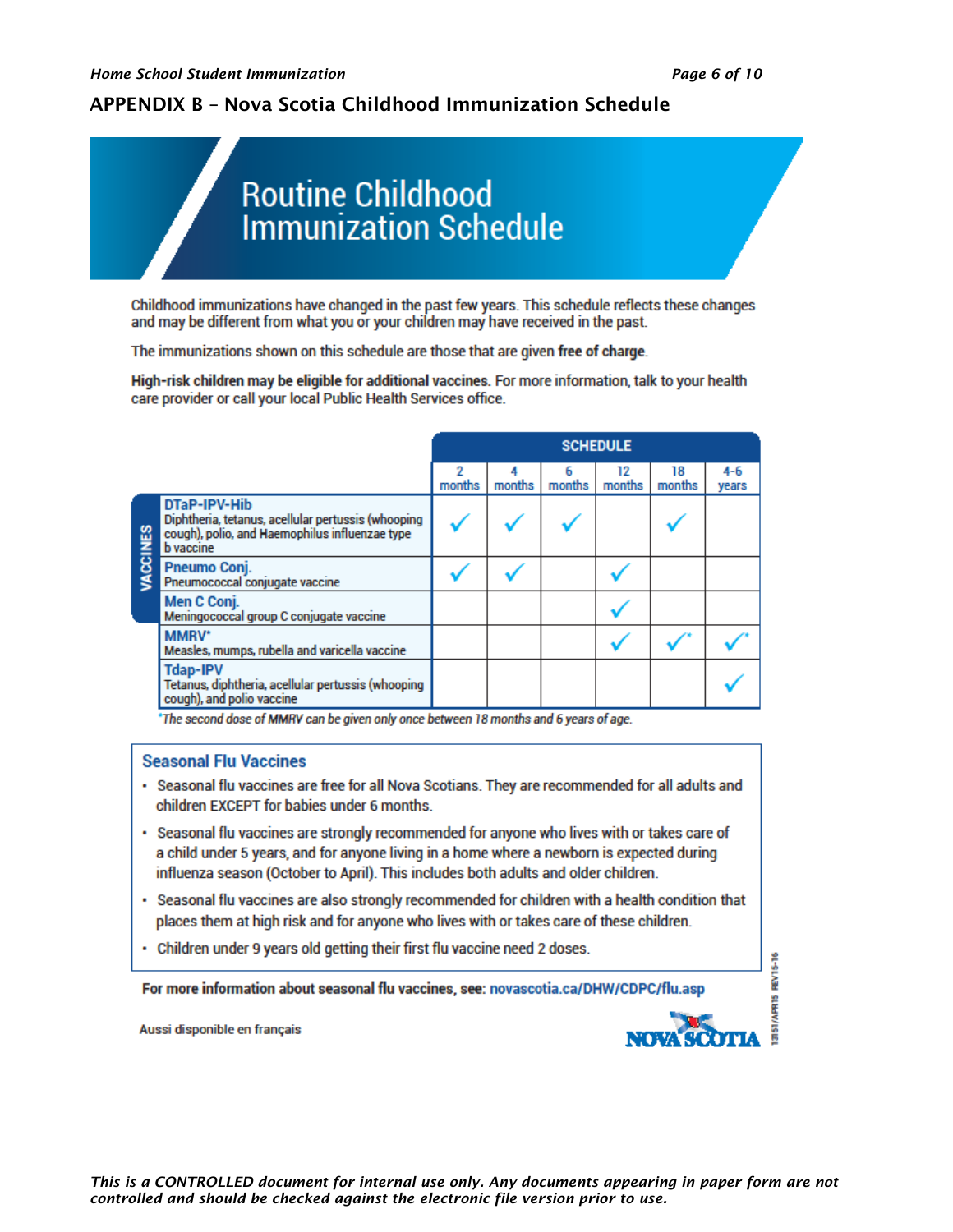## <span id="page-6-0"></span>APPENDIX C – Nova Scotia School Immunization Schedule

# **School Immunization Schedule**

The immunizations shown on this schedule are those that are given free of charge.

Children at high risk may be eligible for additional vaccines. For more information, talk to your health care provider or talk to your local Public Health Office.

|                                                                                                       | <b>School Year</b> |
|-------------------------------------------------------------------------------------------------------|--------------------|
|                                                                                                       | Grade 7            |
| HPV (for both boys and girls)<br><b>VACCINES</b><br>Human papillomavirus vaccine (2 doses)            |                    |
| <b>Hepatitis B (HB)</b><br><b>Hepatitis B vaccine (2 doses)</b>                                       |                    |
| <b>Tdap</b><br>Tetanus, diphtheria, and acellular pertussis<br>(whooping cough) vaccine               |                    |
| <b>Meningococcal Quadrivalent</b><br>Meningococcal Quadrivalent vaccine<br>(Groups A, C, Y and W 135) |                    |

13153/APR15 REV15-16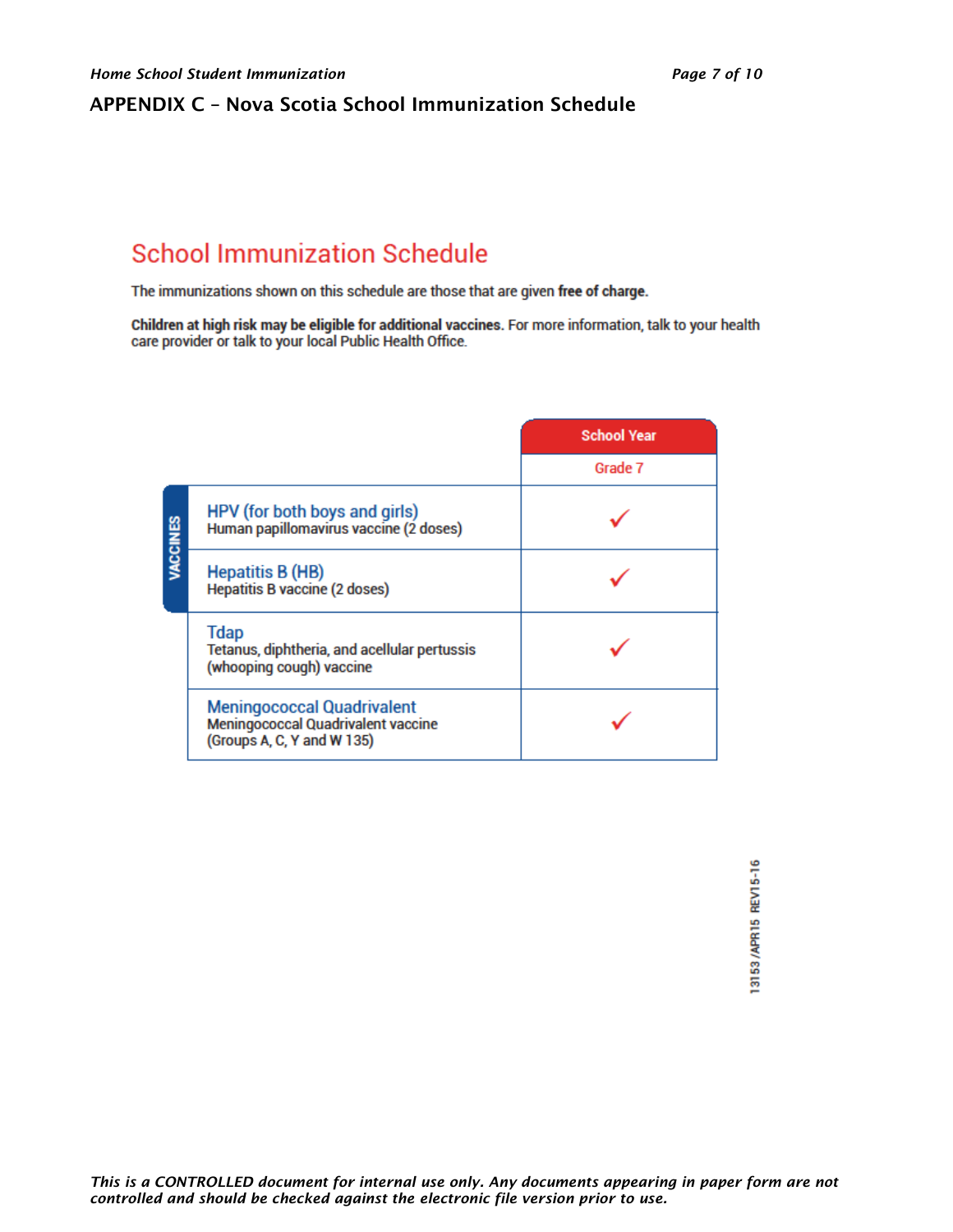#### <span id="page-7-0"></span>APPENDIX D – Home School Package: Sample Letter to Parents



September 2017

Dear Parent/Guardian;

The Department of Education and Early Childhood Development, in agreement with the Department of Health and Wellness, has partnered with us to send this package to all home schooling families on our behalf.

Nova Scotia Health Authority (NSHA) Public Health recommends the following for all students:

- Primary immunizations for primary students
- Enhanced Vision Screening Program (EVSP) for primary students
- School-based immunizations- for Grade 7 students

This package includes details about each of these recommendations and information on how to connect with your local Public Health office.

If you have any questions, please contact your local Public Health office.

http://www.nshealth.ca/public-health-offices

1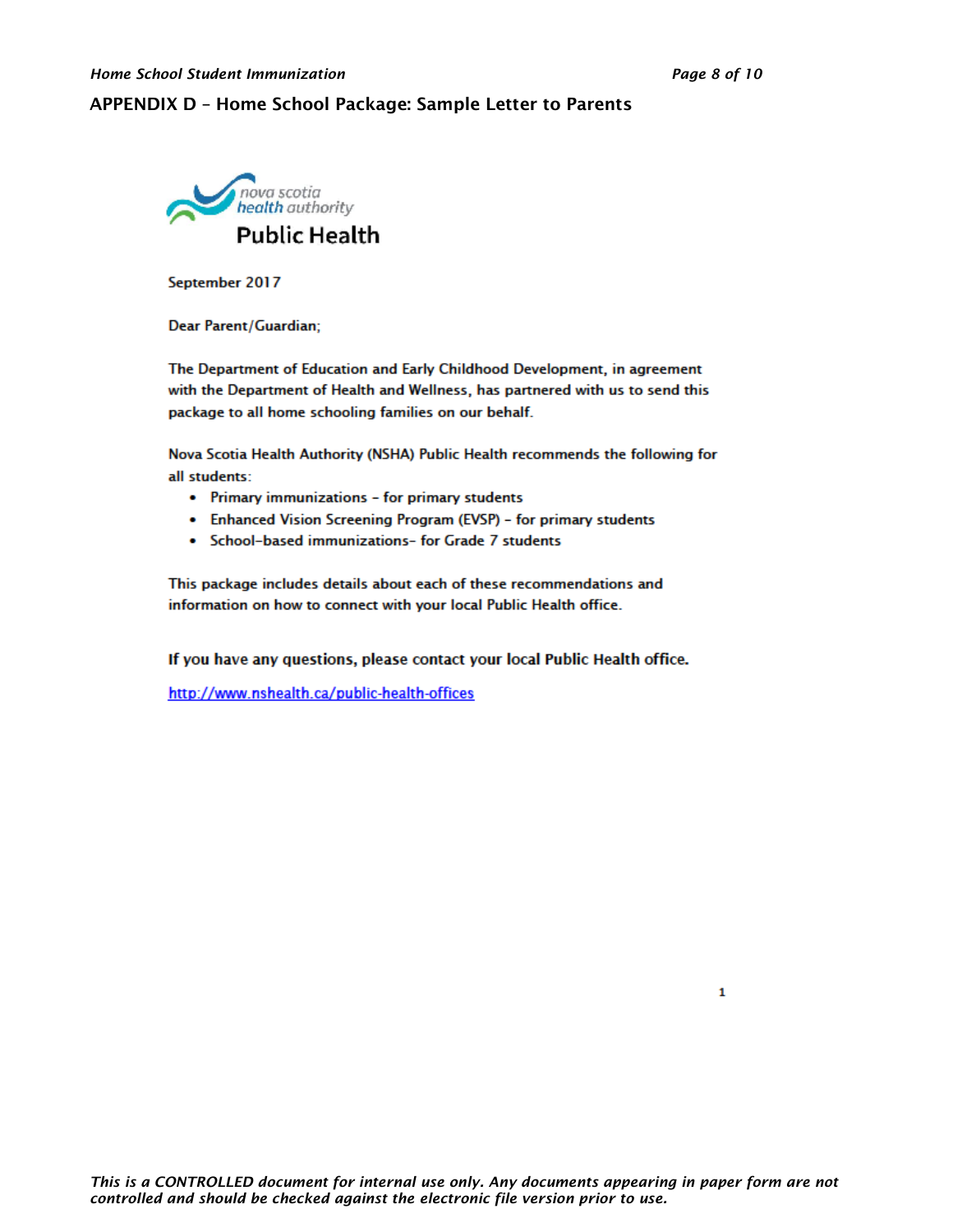#### <span id="page-8-0"></span>APPENDIX E – Vaccine Order Request Form: Special Order

|                                   | Phone:<br>Fax:<br>Email: |
|-----------------------------------|--------------------------|
| <b>Vaccine Order Request:</b>     |                          |
| <b>High Risk or Special Order</b> |                          |

| <b>Immunization Provider Information</b>                                  |      |  |                         |                                   |              |
|---------------------------------------------------------------------------|------|--|-------------------------|-----------------------------------|--------------|
| <b>Provider Name</b>                                                      |      |  | <b>Email</b>            |                                   |              |
| <b>Professional Designation</b>                                           |      |  |                         | <b>Public Health Practitioner</b> |              |
| $\Box$ Physician $\Box$ Nurse Practitioner $\Box$ Nurse $\Box$ Pharmacist |      |  |                         | Yes $\Box$                        | No $\square$ |
| <b>Practice Address</b>                                                   |      |  |                         |                                   |              |
| <b>Contact Person</b>                                                     |      |  |                         |                                   |              |
| <b>Phone:</b>                                                             | Fax: |  |                         | Email:                            |              |
| <b>Order Date</b>                                                         |      |  | <b>Mode of Delivery</b> |                                   | Pick up      |
|                                                                           |      |  | Allow 2-3 days          |                                   | Courier      |

**Place Vaccine Order** 

 $\mathbf{r}$ 

| <b>Patient Details</b>                  |                   |                        |     |            |  |
|-----------------------------------------|-------------------|------------------------|-----|------------|--|
| <b>Patient 's Last Name</b>             | <b>First Name</b> |                        | HCN | <b>DOB</b> |  |
|                                         |                   |                        |     |            |  |
| <b>Reason for Vaccine Request</b>       |                   | <b>Specify details</b> |     |            |  |
| $\Box$ Close contact or exposure to VPD |                   |                        |     |            |  |
| □High Risk Condition                    |                   |                        |     |            |  |
| <b>Other</b>                            |                   |                        |     |            |  |

| <b>Immunizing Agent/ Product requested</b> |  | # doses Adult Pediatric |
|--------------------------------------------|--|-------------------------|
|                                            |  |                         |
|                                            |  |                         |
|                                            |  |                         |
|                                            |  |                         |

| Approved by: | Date |
|--------------|------|

5/24/2013